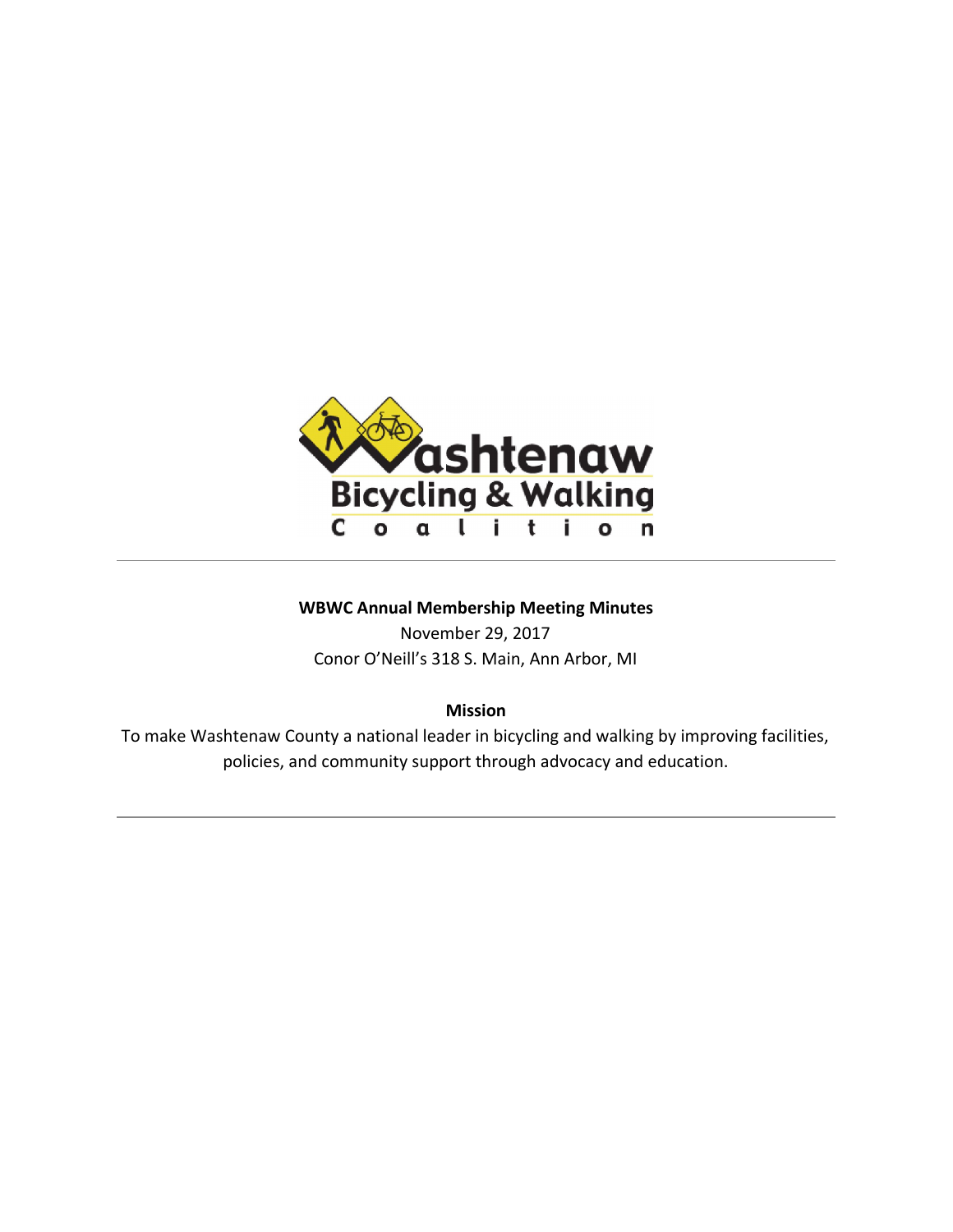## **Board Members Present**

Erica Briggs Peter Houk Larry Deck David Shinabarger Tracy Beeson Bradley Parsons Bob Krzewinski

# **Guests / Members Present**

There were altogether around 30-40 people at Conor O'Neils.

#### **Welcome**

Peter Houk welcomed all present members and introduced the speakers, talked about prizes, activities, and more.

### **Voting**

All present members at the annual meeting voted for the board members up for election or reelection unanimously. In total, 21 ballots were received with full unanimous voting in support of the members on the ballot.

Candidates voted for 2-year reelection - David Shinabarger, Larry Deck.

Candidates for First-Time Election - 2 year term - Valerie Shinabarger, Matt Catanzarite, and Jaime Magiera

### Ballots that were used can be viewed here:

[https://docs.google.com/document/d/1XcOT39hhRa7Y0PmOK5lhzTuFOWuSXm\\_zRG2PPg-L08g](https://docs.google.com/document/d/1XcOT39hhRa7Y0PmOK5lhzTuFOWuSXm_zRG2PPg-L08g/edit?usp=sharing) [/edit?usp=sharing](https://docs.google.com/document/d/1XcOT39hhRa7Y0PmOK5lhzTuFOWuSXm_zRG2PPg-L08g/edit?usp=sharing)

#### **Speakers**

Todd Scott, Executive Director of the Detroit Greenways Coalition was our keynote speaker. Learn about the great progress happening in Detroit and how we can apply some of those lessons here in Washtenaw County. The Detroit Greenways Coalition ([http://detroitgreenways.org/](https://l.facebook.com/l.php?u=http%3A%2F%2Fdetroitgreenways.org%2F&h=ATPKaxwxValGGDU4wCusRninyGqUSOFRgzwRvS44ivyQ1YabnypS1CmWpK4MK2fx9IMrdlOJ3X-FFMIlgUBa_rUjb7imxMDmyJandXuqOyQrP4zjzPaIMD9xNG_8K2anle1Nf5P2U1iZbh669lw3d6JiEHf_rLZGbIrjGc1D--Y_9g)) works to promote and build a network of greenways and bike lanes that will connect people and places,